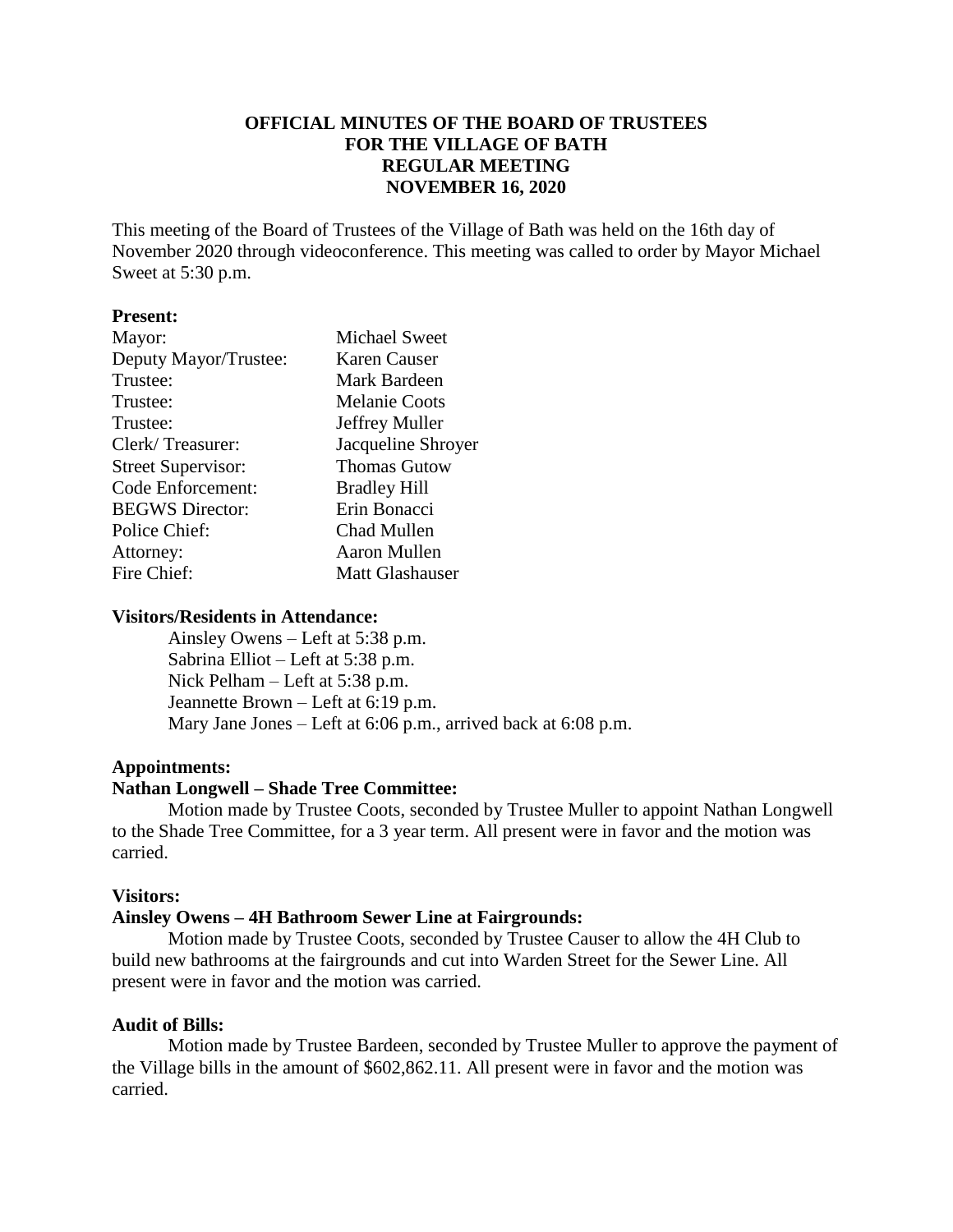#### **Department Head Reports: Thomas Gutow, Street Superintendent:**

Street Report was received.

**Chad Mullen, Police Chief:** Police Report was received.

#### **Bradley Hill, Code Enforcement:** Code Enforcement Report was received.

# **Matthew Glashauser, Fire Chief:**

Fire Department Report was received.

# **Erin Bonacci, BEGWS Director:**

BEGWS Minutes were received.

# **Jacqueline Shroyer, Clerk/Treasurer Report:**

Clerk/Treasurer Report was received.

Motion made by Trustee Coots, seconded by Trustee Bardeen to approve the following budget modifications. All present were in favor and the motion was carried.

Increase A1910.4 Unallocated Insurance by \$6,640.00 Decrease A1990.4 Contingent Account by \$6,640.00 To cover the cost of unemployment insurance during pandemic.

Increase A1620.43 Buildings – Contracts by \$2.20 Decrease A1990.4 Contingent Account by \$2.20 To cover the cost of the camera warranties.

## **Committee:**

## **Trustee Muller:**

## **Spectrum Agreement for Mossy Bank:**

Motion made by Trustee Muller, seconded by Trustee Bardeen to approve the Spectrum agreement for Business Internet Ultra for \$114.99 per month for 12 months and Business WiFi for \$6.99 per month for Mossy Bank Park. All present were in favor and the motion was carried.

## **New Business:**

## **Resolution for County to Collect Unpaid Taxes:**

Motion made by Trustee Coots, seconded by Trustee Bardeen resolving that the Village Board of Trustees authorizes the County of Steuben to collect unpaid 2020/2021 taxes in the amount of \$139,570.77. All present were in favor and the motion was carried.

## **Town of Wheeler 2021 Fire Agreement:**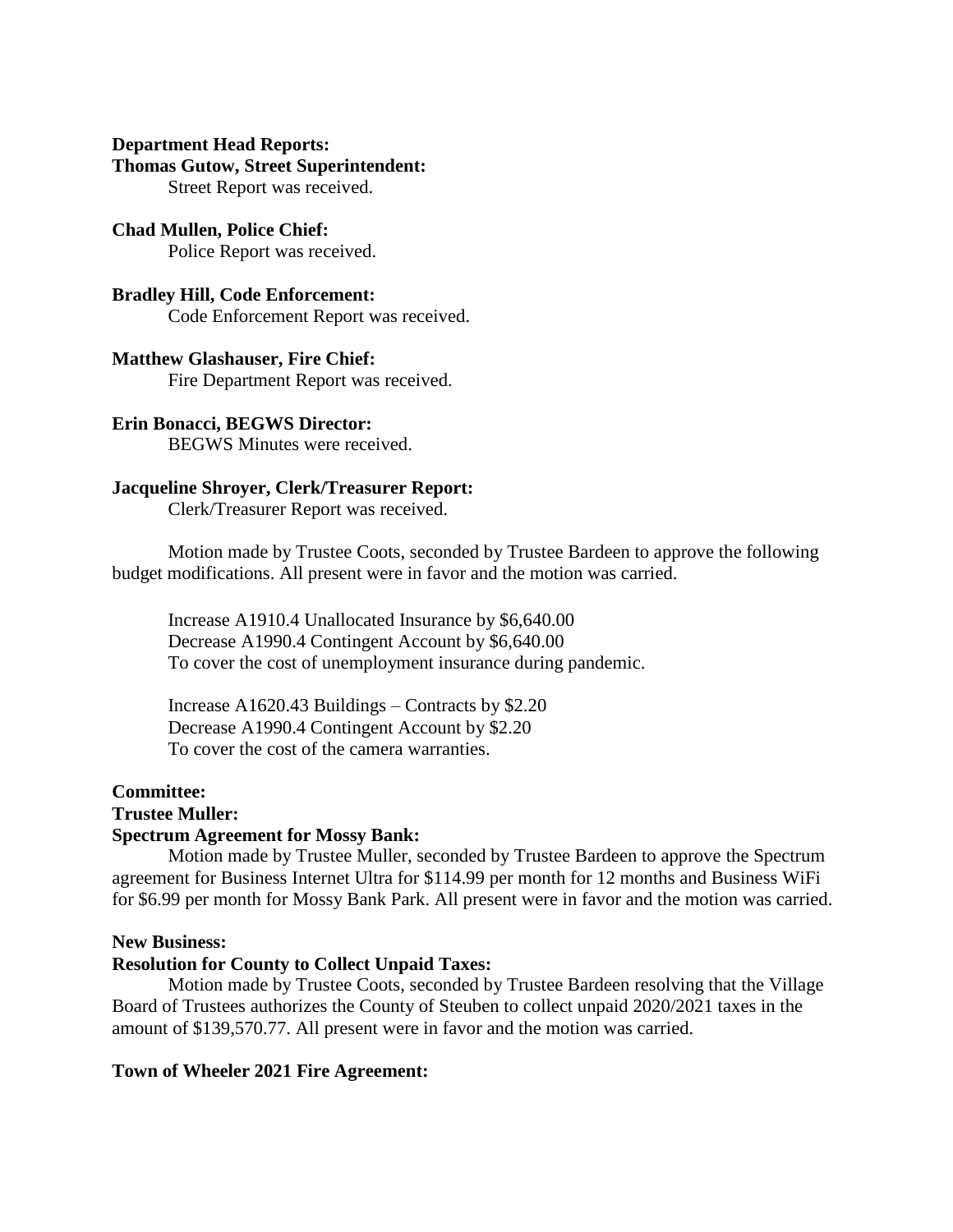Motion made by Trustee Bardeen, seconded by Trustee Muller to approve the Town of Wheeler fire agreement for 2021. All present were in favor and the motion was carried.

#### **Proposed Local Law – Best Value Competitive Bidding and Procurement:**

Motion made by Trustee Bardeen, seconded by Trustee Muller to set the public hearing for proposed local law on best value competitive bidding and procurement for Monday, December 21, 2020 at 5:30 p.m. to hear all interested parties comments and questions. All present were in favor and the motion was carried.

## **Bond Resolution for Consolidation of Sewer Repair and Capital Reserves:**

**RESOLUTION OF THE BOARD OF TRUSTEES OF THE VILLAGE OF BATH, STEUBEN COUNTY, NEW YORK (THE "VILLAGE"), AUTHORIZING A PUBLIC HEARING UNDER GENERAL MUNICIPAL LAW SECTION 6-d TO CONSIDER THE CONSOLIDATION OF THE VILLAGE'S SEWER REPAIR RESERVE FUND WITH AND INTO THE VILLAGE'S SEWER CAPITAL FUND**

WHEREAS, the Village of Bath (the "Village") has established and maintains a Sewer Repair Reserve Fund, governed by New York General Municipal Law ("GML") Section 6-d; and

WHEREAS, the Village also has established and maintains a Sewer Capital Fund, which is operated as a capital reserve fund governed by GML Section 6-c; and

WHEREAS, the Village Board of Trustees (the "Board"), at the request to the Village's Municipal Utility Commission, is now considering whether to authorize the consolidation of such two funds, whereby (i) the Board would ratify and confirm the status of the Sewer Capital Fund as a capital reserve fund governed by GML Section 6-c, and (ii) authorize the transfer of the remaining unexpended balance in the Sewer Repair Reserve Fund to the Sewer Capital Fund; and

WHEREAS, in accordance with GML Section 6-d, prior to approving such transfer of the balance in the Sewer Reserve Fund to the Sewer Capital Fund, the Board is required to hold a public hearing on such matter.

NOW, THEREFORE, BE IT RESOLVED that the Village Board of Trustees of the Village of Bath hereby calls for a public hearing to be held at a public meeting of such Village Board to be held on December 21, 2020 at 5:30 p.m. at the Village of Bath Village Hall, 110 Liberty Street, Bath, New York 14810, to consider whether to authorize the ratification and confirmation of the status of the Village's existing Sewer Capital Fund as a capital reserve fund governed by GML Section 6-c, and the transfer of the remaining unexpended balance in the Village's Sewer Repair Reserve Fund to the Sewer Capital Fund, and to hear all persons interested in such subject matter; **PROVIDED, HOWEVER**, that in the event that the New York State Governor shall have issued or extended an executive order in response to the COVID-19